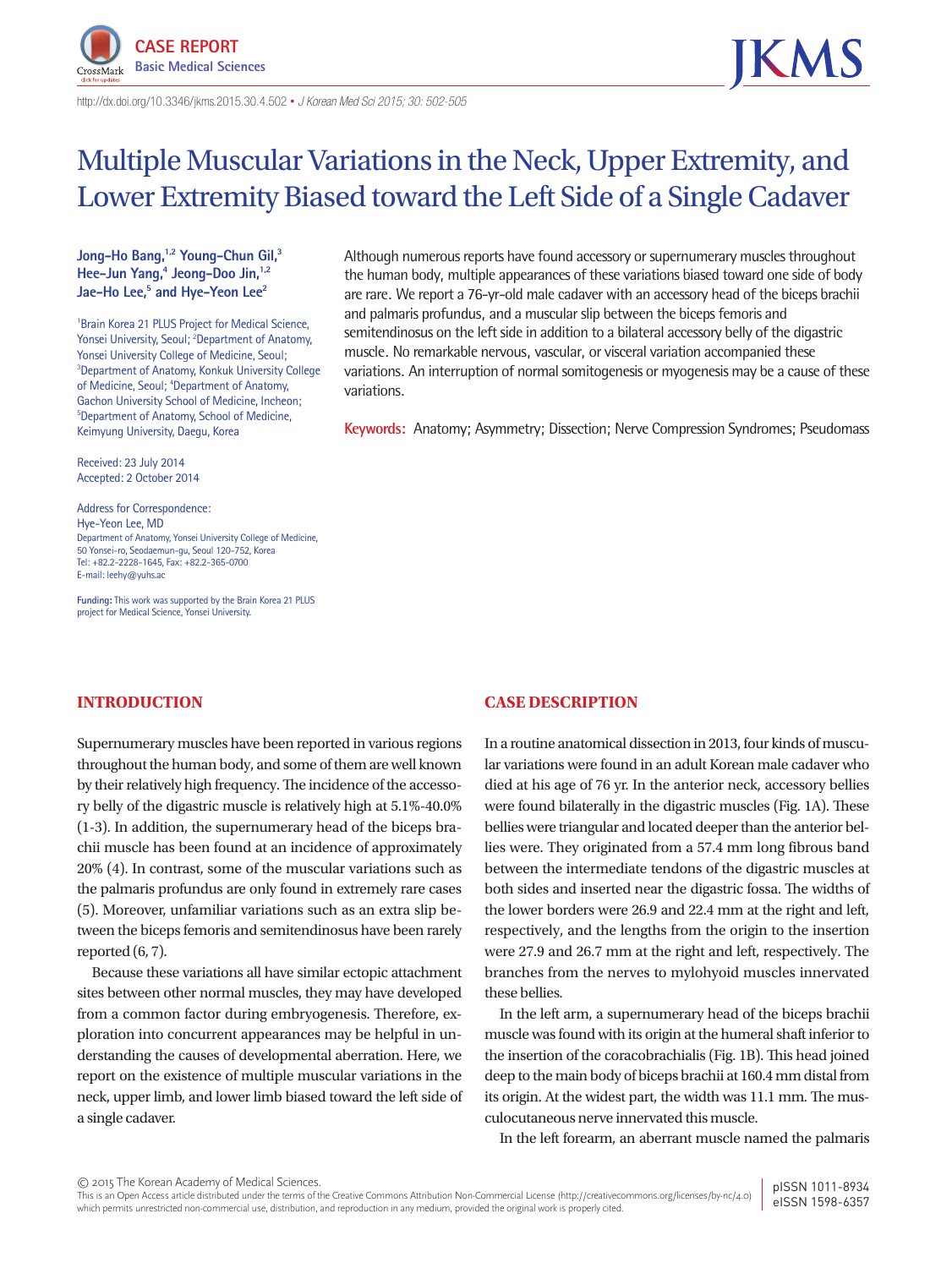

Fig. 1. Multiple muscular variations in a single cadaver. (A) accessory bellies (ABs) of the digastric muscles. These muscles were an anterior aspect of a fibrous band (arrows) between the intermediate tendons of digastric muscles on both sides. (B) third head of the biceps brachii muscle (arrow) in the left arm. This muscle originated at the humeral shaft inferior to the insertional site of the coracobrachialis muscle (CB). (C) palmaris profundus (PP) in the left forearm. The aberrant muscle originated from the interosseous membrane near the middle part of ulnar shaft and insert at the styloid processes of the radius and ulna. (D) aberrant muscular slip (arrow) between the biceps femoris and semitendinosus muscles (BF and ST) originated together with the long head of the BF about 127.7 mm lower than the ischial tuberosity (IT) and joined the ST at 110.5 mm above the insertion. AnB, anterior belly; Br, brachialis; BB, biceps brachii; LoH, long head of biceps brachii; PQ, pronator quadratus; SH, sternohyoid muscle; ShH, short head of biceps brachii; SM, semimembranosus.

profundus originated from the interosseous membrane near the middle part of the ulnar shaft and inserted onto the styloid processes of the radius and ulna. This aberrant muscle was deeper than the flexor pollicis longus and flexor digitorum profundus were (Fig. 1C). A 58.1 mm long muscular proximal part in the shape of spindle and a 52.6 mm flat tendinous distal part comprised it. The maximal width of the muscular part, the minimal width of tendinous part, and the width at the insertion were 7.9, 3.6, and 36.2 mm, respectively.

In the left thigh, an aberrant muscular slip between the biceps femoris and semitendinosus muscles was found (Fig. 1D). This muscular slip originated from a common origin with the long head of the biceps femoris, which was approximately 127.7 mm lower than was the ischial tuberosity and was united with the semitendinosus 110.5 mm above its insertion. The total length was 138.8 mm. A branch from the tibial part of sciatic nerve arose and innervated the aberrant muscle.

## **DISCUSSION**

To the best of our knowledge, this is the first case with two or more muscular variations of these types coexisting in the same cadaver. Previous cases in the literature have only been found to have one of these muscular variations. Each type of variation does have the potential to cause clinical manifestations or abnormal presentations of various degrees of uncomfortness.

The dimensions and innervations of the digastric muscle accessory belly have been reported to vary (1, 2, 8, 9). It can be misinterpreted as a lymph node of a pathologic condition or a pseudomass requiring surgical intervention (10).

The presence of a third head in the biceps brachii muscle has been described in several reports. According to the classification by Rodriguez-Niedenfuhr et al. (4), supernumerary heads were classified as a superior, infero-medial, or infero-lateral humeral head depending on the origin and location. The third head in the present case can be classified as the infero-medial humeral head and is a rare variant (9% of all variations). This kind of variation has been known to be associated with the ulnar nerve entrapment (11). The size and attachments of the palmaris profundus have been found to be variable (12). It was reported to be related to ulnar nerve compression (13).

The existence of an accessory muscular slip between the long head of biceps femoris and semitendinosus muscles was reported previously by Sinav et al. (7). The aberrant muscular bundle in their report originated 12 cm below the ischial tuberosity and joined the long head of biceps femoris at 12.5 cm above the medial epicondyle, which is similar to that of present case. The innervations of the muscle by the branch from tibial part of the sciatic nerve are also identical between the two cases. Because this type of muscular slip runs across the sciatic nerve, it may compress the nerve and cause symptoms of sciatic nerve compression, which is also seen in the piriformis syndrome.

Therefore, the existence of multiple muscular variations in this cadaver could have induced multiple idiopathic presentation such as bilateral cervical pseudomasses and unexplained multiple nerve entrapment syndromes in the upper and lower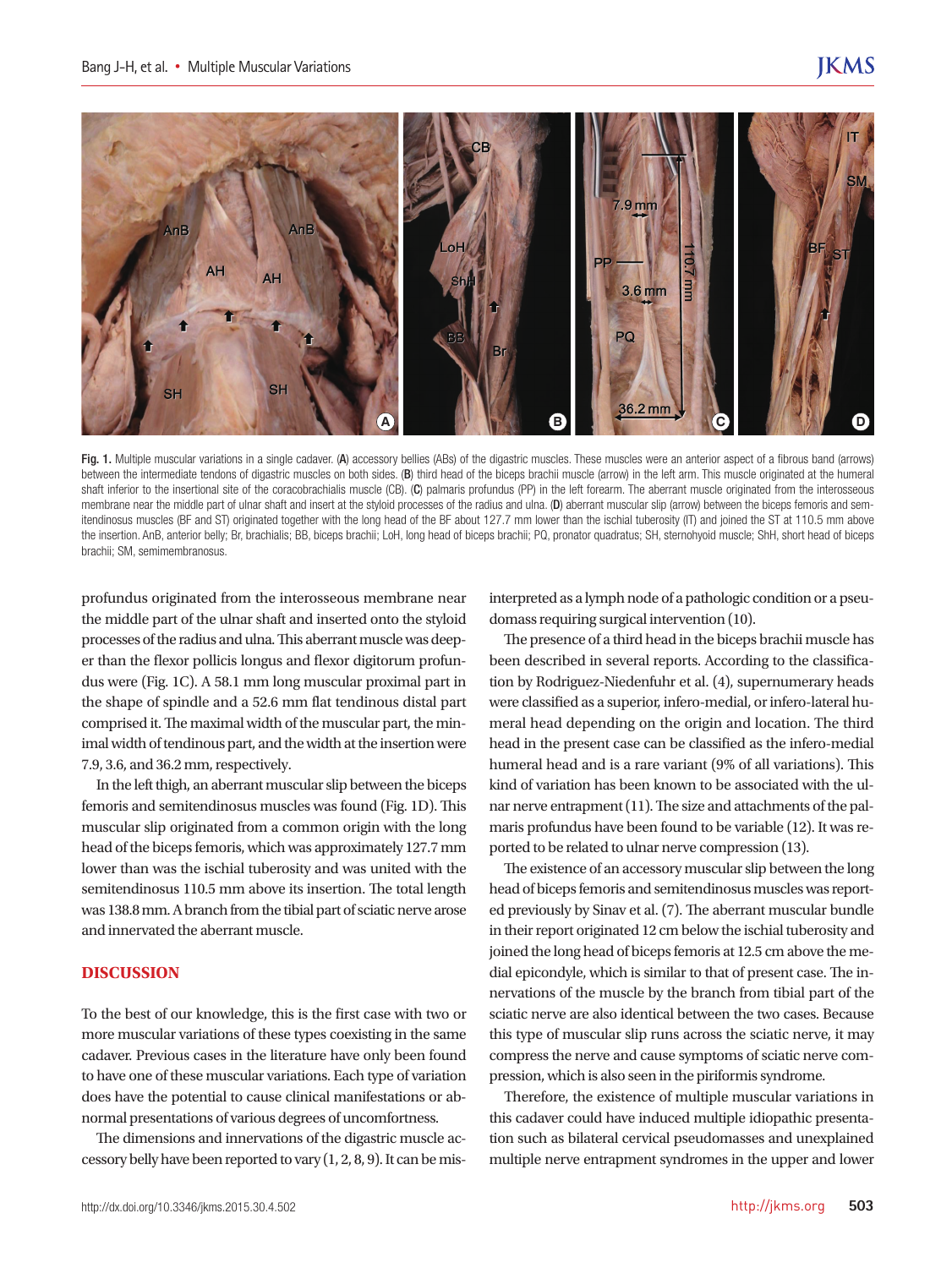extremities during his life.

The discovery of multiple muscular variations biased toward to one side of the body might suggest that a common, single cause has affected the symmetry of the musculoskeletal system. The muscular variations in this case do not seem to result from variations of the innervation because no remarkable nervous variations around the variant muscular slips were found in this cadaver, except in the small nervous branches innervating them. In developing mouse embryos, the elimination of sensory and motor innervation in muscle masses before segmentation was found to not affect the patterning of muscles (14). Moreover, the aberrant invagination of the epimysium or perimysium is not considered to cause muscular variations because connective tissue is scarce even after the perinatal period, and epimysium or perimysium seems to be too weak to affect the pattern of the muscles (15). Although the asymmetric arterial supply is related to severe bilateral musculoskeletal anomalies such as clubfoot disease (16, 17), we did not find any unilateral or bilateral arterial variations in the areas of concern in this case.

Rather, the multiple muscular variations may be related to the errors in establishment of attachments between the muscle precursors and tendon cell precursors or the errors in their migrations to the target regions. During craniofacial and limb myogenesis in vertebrates, muscle precursors and tendon precursors migrate to the proper sites and the elongated myotubes affect the maturation of the tendons before the attachments between them are formed (18). The ectopic origins and insertions of the muscular slips in the present case may have resulted from the migration or attachment of the muscle and tendon precursors prematurely at the midpoint of proper development.

The bias of the site of variation toward the left side of the body may have resulted from transient disturbances in the formation of embryonic somites. So far, an interruption to retinoid acid signaling in the developing embryo is known as the cause of the asymmetric development of the musculoskeletal system. In the developing embryos of chickens, mice, and zebrafish, the absence of retinoid acid signaling resulted in asynchronous somitogenesis between the left and right sides (19). Thus, in the present case, a transient interruption by an unknown environmental factor might have caused a slight disruption to the synchronization of somitogenesis in the arm, forearm, and thigh between both sides. Moreover, proper segmentation in the anterior neck might have also become disrupted by same factor only enough to development of mild muscular variations which are not critical or remarkable.

In conclusion, we found multiple variations biased toward the left side in the neck, upper arm, forearm, and thigh in a single cadaver without any variations to the neurovascular system. By applying knowledge of animal embryogenesis, we hypothesize that the simultaneous appearance of multiple muscular variations may have resulted from a single factor affecting the proper somitogenesis or myogenesis in this case.

## **AUTHOR CONTRIBUTION**

Study design and concept: Lee HY, Bang JH. Case analysis and interpretation: all authors. Writing: Bang JH, Yang HJ. Revision and agreement of submission: all authors.

#### **ORCID**

Jong-Ho Bang *http://orcid.org/0000-0002-1022-2438* Young-Chun Gil *http://orcid.org/0000-0002-1677-0267* Hee-Jun Yang *http://orcid.org/0000-0002-4983-6365* Jeong-Doo Jin *http://orcid.org/0000-0001-9945-2848* Jae-Ho Lee *http://orcid.org/0000-0002-5562-0720* Hye-Yeon Lee *http://orcid.org/0000-0001-6945-1967*

#### **REFERENCES**

- 1. De-Ary-Pires B, Ary-Pires R, Pires-Neto MA. *The human digastric muscle: patterns and variations with clinical and surgical correlations. Ann Anat 2003; 185: 471-9.*
- 2. Fujimura A, Onodera M, Feng XY, Osawa T, Nara E, Nagato S, Matsumoto Y, Sasaki N, Nozaka Y. *Abnormal anterior belly of the digastric muscle: a proposal for the classification of abnormalities. Anat Sci Int 2003; 78: 185-8.*
- 3. Sargon MF, Onderoğlu S, Sürücü HS, Bayramoğlu A, Demiryürek DD, Oztürk H. *Anatomic study of complex anomalies of the digastric muscle and review of the literature. Okajimas Folia Anat Jpn 1999; 75: 305-13.*
- 4. Rodríguez-Niedenführ M, Vazquez T, Choi D, Parkin I, Sañudo JR. *Supernumerary humeral heads of the biceps brachii muscle revisited. Clin Anat 2003; 16: 197-203.*
- 5. Reimann AF, Daseler EH, Anson BJ, Beaton LE. *The palmaris longus muscle and tendon. A study of 1600 extremities. Anat Rec 1944; 89: 495- 505.*
- 6. Seelaus HK. *On certain muscle anomalies of the lower extremity. Anat Rec 1927; 35: 185-91.*
- 7. Sinav A, Gümüşalan Y, Arifoğlu Y, Onderoğlu S. *Accessory muscular bundles arising from biceps femoris muscle. Kaibogaku Zasshi 1995; 70: 245-7.*
- 8. Mangalagiri AS, Razvi MR. *Variations in the anterior belly of diagastric. Int J Health Sci (Qassim) 2009; 3: 257-62.*
- 9. Yamazaki Y, Shibata M, Ushiki T, Isokawa K, Sato N. *Bilateral, asymmetric anomalies of the anterior bellies of digastric muscles. J Oral Sci 2011; 53: 523-7.*
- 10. Rani A, Chopra J, Rani A, Verma RK. *Duplicated anterior belly of the digastric muscle. Singapore Med J 2013; 54: e131-2.*
- 11. Abuel-Makarem SM, Ibrahim AF, Darwish HH. *Absence of musculocutaneous nerve associated with a third head of biceps brachii muscle and entrapment of ulnar nerve. Neurosciences (Riyadh) 2007; 12: 340-2.*
- 12. Yoshida Y, Yasutaka S, Seki Y. *[Flexor radialis profundus and palmaris profundus muscles in man]. Kaibogaku Zasshi 1983; 58: 59-67.*
- 13. Pirola E, Hébert-Blouin MN, Amador N, Amrami KK, Spinner RJ. *Palmaris profundus: one name, several subtypes, and a shared potential for*